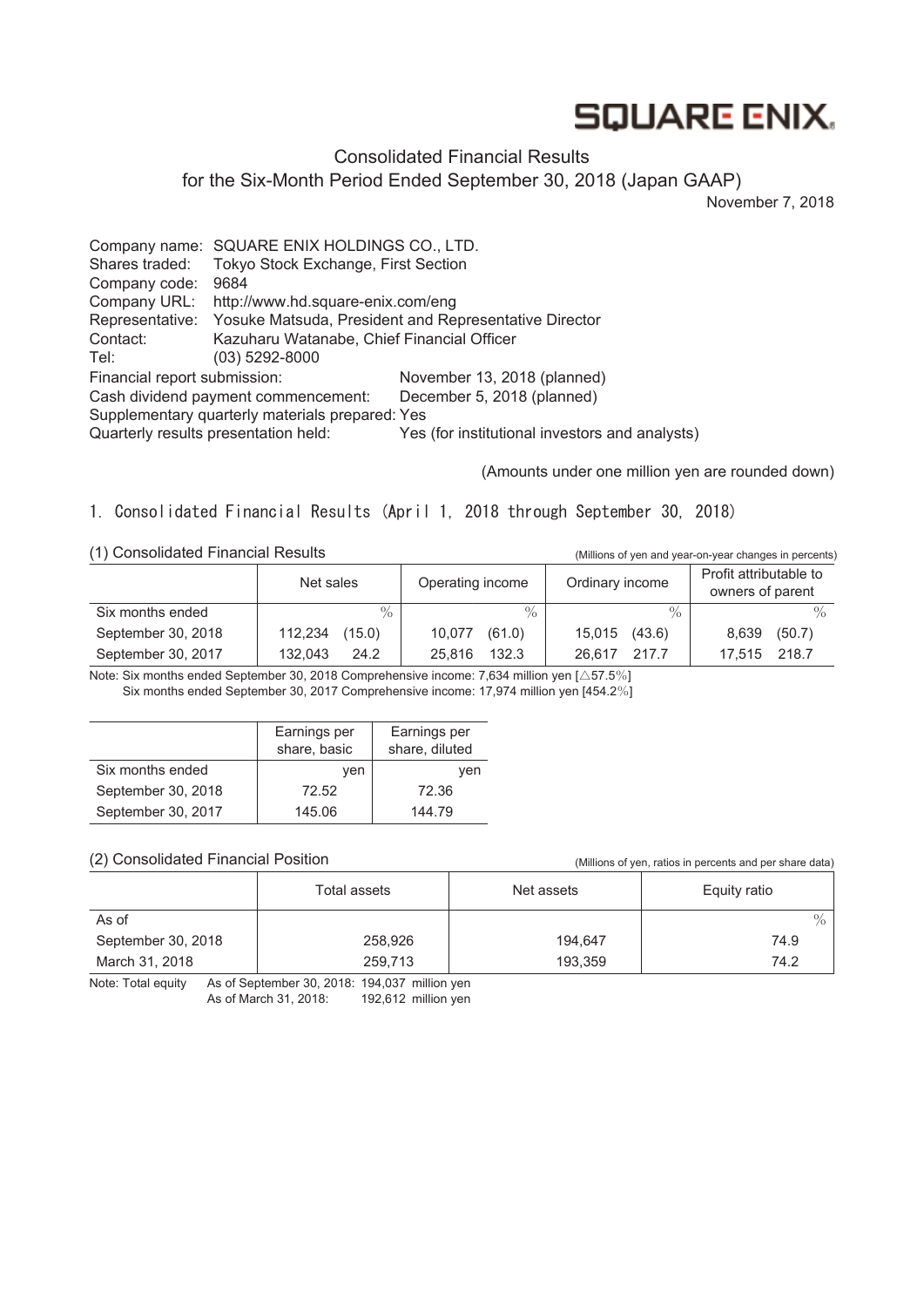# 2. Dividends

|                                                      | Dividends per share |       |          |       |       |  |  |
|------------------------------------------------------|---------------------|-------|----------|-------|-------|--|--|
|                                                      | 1Q                  | 2Q    | 3Q<br>4Q |       | Total |  |  |
|                                                      | yen                 | yen   | yen      | yen   | yen   |  |  |
| Fiscal year ended<br>March 31, 2018                  |                     | 10.00 |          | 55.00 | 65.00 |  |  |
| Fiscal year ending<br>March 31, 2019                 |                     | 10.00 |          |       |       |  |  |
| Fiscal year ending<br>March 31, 2019<br>(projection) |                     |       |          | 43.00 | 53.00 |  |  |

Note: No change in Dividend projection from previous announcement

# 3. Consolidated Forecasts (April 1, 2018 to March 31, 2019)

(Millions of yen, year-on-year changes in percents and per share data)

|                    | Net sales |      | Operating income | Ordinary income | Profit attributable to<br>owners of parent | Earnings<br>per share |
|--------------------|-----------|------|------------------|-----------------|--------------------------------------------|-----------------------|
|                    |           | $\%$ | $\frac{0}{0}$    | $\frac{0}{6}$   | $\%$                                       | ven                   |
| Fiscal year ending |           |      |                  |                 |                                            |                       |
| March 31, 2019     | 270,000   | 7.8  | 30,000 (21.4)    | 30,000 (17.0)   | 21,000 (18.7)                              | 175.13                |

Note: No change in consolidated forecasts fromprevious announcement.

#### Others

(1) Significant changes among major subsidiaries during the period: No

- (2) Adoption of special accounting treatment for quarterly consolidated financial statements: No
- (3) Changes in accounting policies, procedures, and methods of presentation for consolidated financial statements

1. Changes in accounting policies due to revisions to accounting standards: Yes

- 2. Changes other than 1. : No
- 3. Changes in accounting estimates: No
- 4. Retrospective restatement: No
- (4) Outstanding shares (common stock)

| 1. Number of shares issued and outstanding (including treasury stock): |             |
|------------------------------------------------------------------------|-------------|
| As of September 30, 2018                                               | 122,531,596 |
| As of March 31, 2018                                                   | 122,398,896 |
| 2. Number of treasury stock:                                           |             |
| As of September 30, 2018                                               | 3,325,865   |
| As of March 31, 2018                                                   | 3,324,459   |
| 3. Average number of shares during the period (cumulative):            |             |
| Six-Month period ended September 30, 2018                              | 119,136,026 |
| Six-Month period ended September 30, 2017                              | 120,750,813 |

Disclaimer: (1) This document is a translation of the Japanese language "Kessan Tanshin" prepared in accordance with the guidelines of the Tokyo Stock Exchange. The Japanese language document shall prevail in the event any differences or discrepancies exist between this English translation and the original. (2) This earnings release is not subject to review procedures for quarterly financial statements (3) The forward-looking statements in this document are based upon the information currently available and necessarily include elements that are not entirely predictable. The achievement is not promised. Actual results may differ from the forward-looking statements in this document. (4) For additional information about forecasts, please refer to "1. Consolidated Results for the Six-Month Period Ended September 30, 2018 (3) Qualitative information on consolidated business forecasts" section on page 4 of Supplemental Information.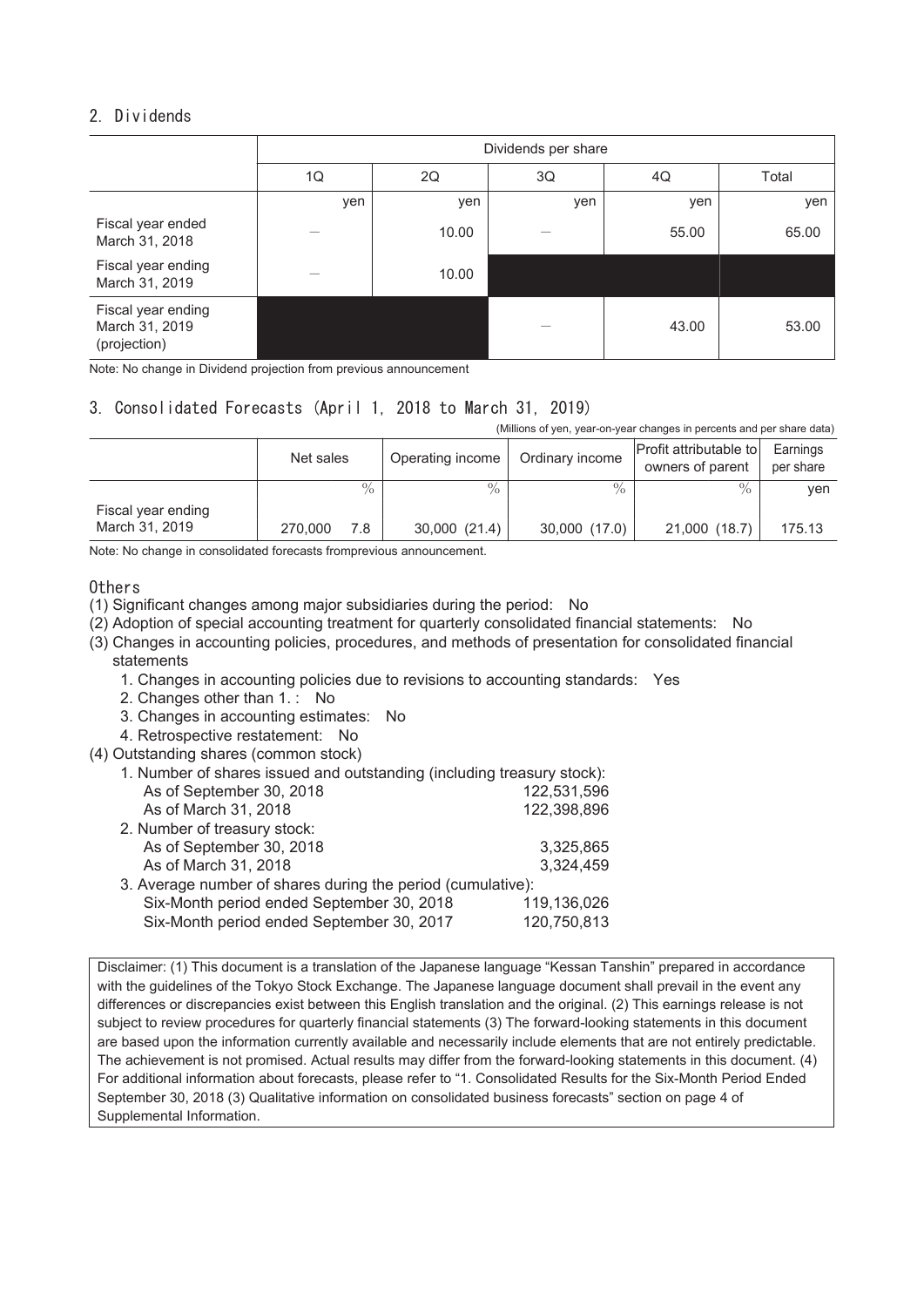# Supplemental Information  $-$  Index

|    |                                                                                      | Page           |
|----|--------------------------------------------------------------------------------------|----------------|
| 1. | Consolidated Results for the Six-Month Period Ended September 30, 2018               | $\overline{2}$ |
|    | (1) Analysis of consolidated business results                                        | $\overline{2}$ |
|    | (2) Analysis of consolidated financial position                                      | 3              |
|    | (3) Qualitative information on consolidated business forecasts                       | 4              |
|    |                                                                                      |                |
| 2. | Consolidated Financial Statements for the Six-Month Period Ended September 30, 2018  | 5              |
|    | (1) Consolidated Balance Sheets                                                      | 5              |
|    | (2) Consolidated Income Statement and Consolidated Statement of Comprehensive Income | 7              |
|    | <b>Consolidated Income Statement</b>                                                 | 7              |
|    | Consolidated Statement of Comprehensive Income                                       | 8              |
|    | (3) Notes to Consolidated Financial Statements                                       | 9              |
|    | (Note regarding going concern assumptions)                                           | 9              |
|    | (Material changes in shareholders' equity)                                           | 9              |
|    | (Changes in accounting policy)                                                       | 9              |
|    | (Additional information)                                                             | 9              |
|    | (Segment information)                                                                | 10             |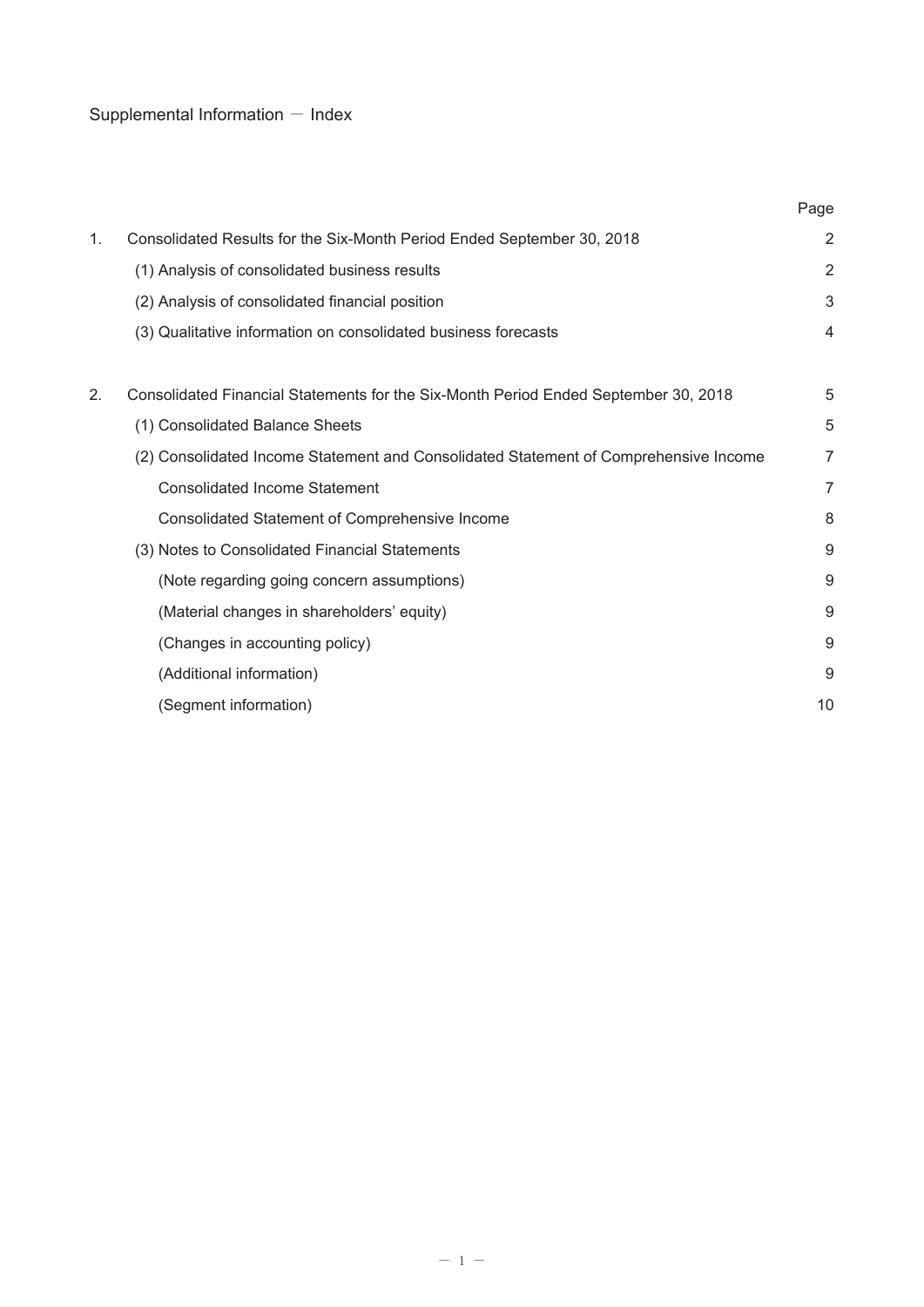# 1. Consolidated Results for the Six-Month Period Ended September 30, 2018

#### (1) Analysis of consolidated business results

The Square Enix group (the "Group") is continuing determined efforts to strengthen the competitiveness and profitability of its business segments of Digital Entertainment, Amusement, Publication and Merchandising. Net sales for the Six-Month period ended September 30, 2018 totaled ¥112,234 million (a decrease of 15.0% from the same period of the prior fiscal year), operating income amounted to ¥10,077 million (a decrease of 61.0% from the same period of the prior fiscal year),and ordinary income amounted to ¥15,015 million (a decrease of 43.6% from the same period of the prior fiscal year).

SQUARE ENIX HOLDINGS CO., LTD, ("the Company"), had decided to undertake an in-depth review of the business strategy for a wholly-owned subsidiary Luminous Productions Co., Ltd. This decision has resulted in the booking of an extraordinary loss amounting to ¥3,733 million, primarily reflecting the disposition of the portion of the content production account related to the aforementioned subsidiary. These factors resulted in profit attributable to owners of parent of ¥8,639 million (a decrease of 50.7% from the prior fiscal year).

A discussion of results by segment for the Six-Month period ended September 30, 2018 follows.

#### ●Digital Entertainment

The Digital Entertainment segment consists of planning, development, distribution, and operation of digital entertainment content primarily in the form of game. Digital entertainment content is offered to meet customer lifestyles across a variety of usage environments such as consumer game consoles (including handheld game machines), personal computers and smart devices.

Net sales and operating income in the Digital Entertainment segment totaled ¥82,826 million (a decrease of 18.9% from the same period of the prior fiscal year), and ¥13,049 million (a decrease of 50.9% from the same period of the prior fiscal year), respectively.

In the console games area, we launched "OCTOPATH TRAVELLER," a brand new IP, and "SHADOW OF THE TOMB RAIDER," the final chapter of the rebooted TOMB RAIDER trilogy. Overall this sub-segment's net sales and operating income decreased compared to the same period of the prior fiscal year. In the smart devices and PC browser area, most of the titles launched in the prior fiscal year performed below expectations and failed to generate additional revenue on top of that from existing established games. A decrease in licensing income also contributed to a year-on-year decline in net sales and operating profit.

In the area of massively multiplayer online role-playing games, net sales and operating profit decreased compared to the same period of the prior fiscal year, which had seen the launch of an expansion disk for "FINAL FANTASY XIV."

#### ●Amusement

The Amusement segment consists of the operation of amusement facilities and planning, development, and distribution of arcade game machines and related products for amusement facilities.

Net sales and operating income in the Amusement segment totaled ¥20,519 million (a decrease of 2.9% from the same period of the prior fiscal year), and ¥725 million (a decrease of 70.5% from the same period of the prior fiscal year), respectively.

Amusement facility operations remained solid, but amusement machines remained sluggish as no new amusement machines were launched.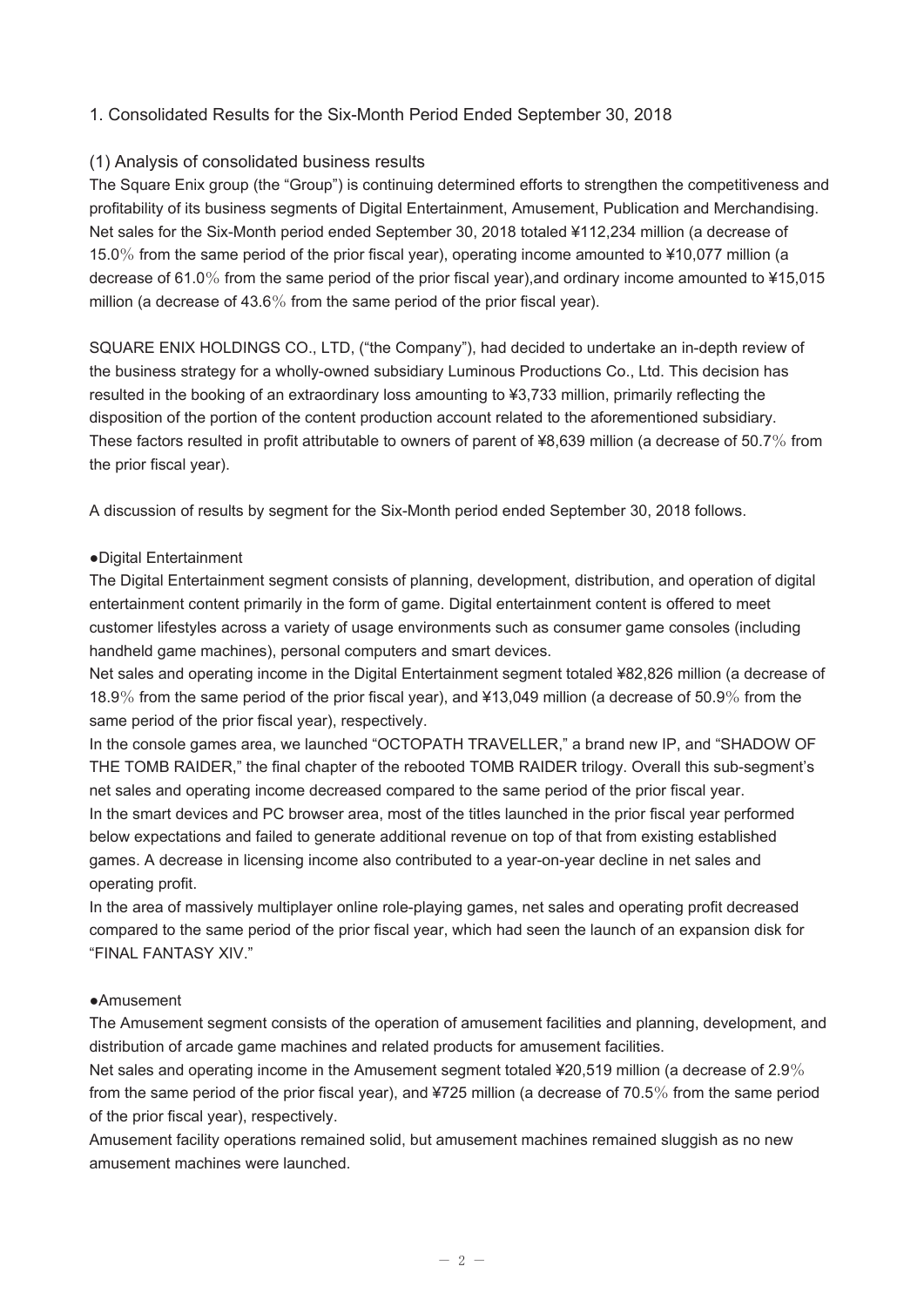#### ●Publication

The Publication segment consists of publication and licensing of comic magazines, comic books, and game strategy guides.

Net sales and operating income in the Publication segment totaled ¥6,090 million (an increase of 7.8% from the same period of the prior fiscal year) and ¥1,516 million (an increase of 9.6% from the same period of the prior fiscal year), respectively.

Sales of comic-books remained brisk as growth in digital formats offset a year-on-year decline in papermedia sales.

## ●Merchandising

The Merchandising segment consists of planning, production, distribution, and licensing of derivative products of IPs owned by the Group.

Net sales and operating income in the Merchandising segment totaled ¥3,333 million (a decrease of 17.9% from the same period of the prior fiscal year), and ¥296 million (a decrease of 75.3% from the same period of the prior fiscal year), respectively.

Both net sales and operating profit declined year-on-year during the six- month period ended September 30, 2018, due to the high hurdle set in the same period of the prior fiscal year by the release of merchandise based on characters in the Group's IP portfolio.

# (2) Analysis of consolidated financial position

## ●Assets

As of September 30, 2018, total current assets were ¥211,359 million, a decrease of ¥4,741 million compared to March 31, 2018. This was mainly due to decreases in cash and deposits of ¥25,492 million, while content production account and notes and accounts receivable increased by ¥10,289 million and ¥5,629 million respectively.As of September 30, 2018, total non-current assets were ¥47,567 million, an increase of ¥3,954 million compared to March 31, 2018. This was mainly due to increases in the investments and other assetsts of ¥2,848 million.

As a result, total assets were ¥258,926 million, a decrease of ¥786 million compared to March 31, 2018.

## ●Liabilities

As of September 30, 2018, total current liabilities were ¥56,629 million, a decrease of ¥2,213 million compared to March 31, 2018. This was mainly due to decreases in income tax payable of ¥6,163 million, while notes and accounts payable increased by¥2,672 million. As of September 30, 2018, total non-current liabilities were ¥7,649 million, an increase of ¥138 million compared to March 31, 2018. As a result, total liabilities were ¥64,278 million, a decrease of ¥2,074 million compared to March 31, 2018.

#### ●Net assets

As of September 30, 2018, net assets were ¥194,647 million, an increase of ¥1,287 million compared to March 31, 2018. This was mainly due to profit attributable to owners of parent of ¥8,639 million, dividend payments of ¥6,549 million and a decrease in foreign currency translation adjustment of ¥1,009 million. As a result, the consolidated equity ratio stood at 74.9% (74.2% as of March 31, 2018).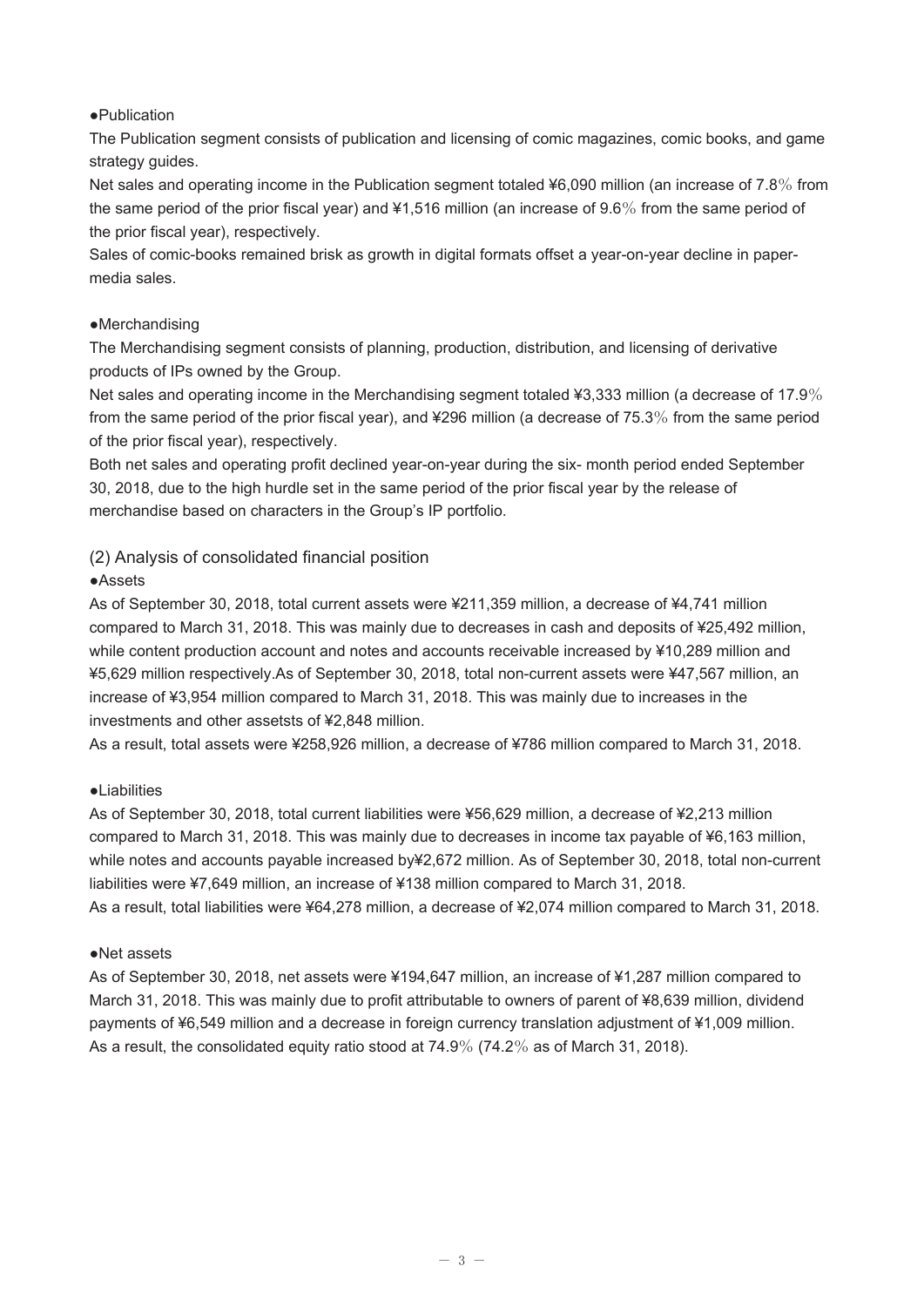#### (3) Qualitative information on consolidated business forecasts

The business environment surrounding the Group is in the midst of a major transformation marked by rapid uptake of smart devices such as smartphones and tablets, as well as by greater competition and consolidation in the console game markets of North America and Europe. By developing contents in keeping with such environmental changes and diversifying its earnings opportunities, the Group is working to establish an earnings foundation that enables the sustainable growth of sales and profits. In order to present its earnings forecasts in a more straightforward manner, the Company has decided to issue its consolidated forecasts as specific numbers rather than in ranges, as it had previously done. The forecast for the consolidated business results for the fiscal year ending March 31, 2019 remains the same as what was disclosed on May 11, 2018 as the Company needs to monitor sales trends for multiple new blockbuster titles with launch dates in the second half of the fiscal year ending March 31, 2019.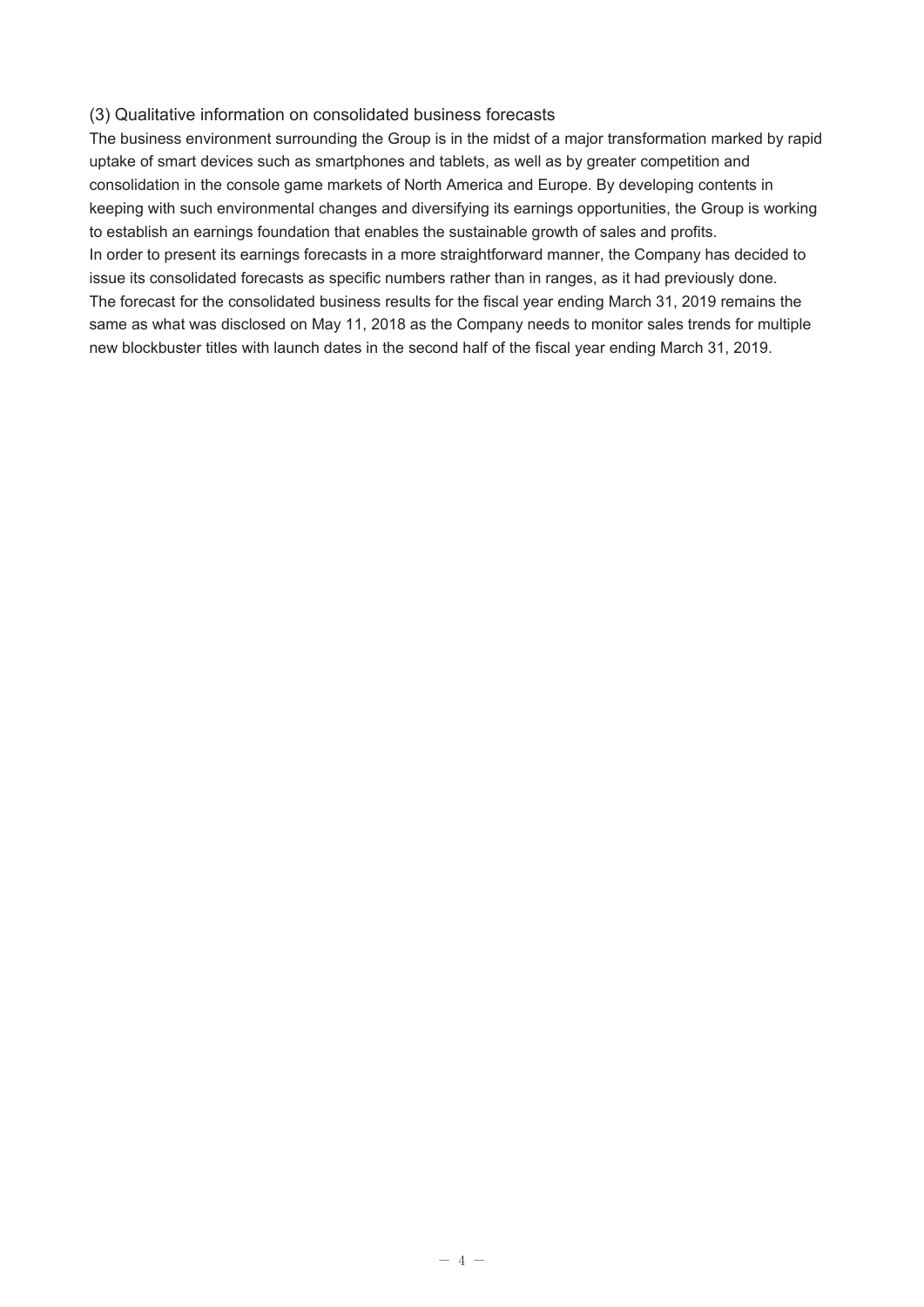# 2. Consolidated Financial Statements for the Six-Month Period Ended September 30, 2018

(1) Consolidated Balance Sheets

|                                     |                      | (Millions of yen)        |
|-------------------------------------|----------------------|--------------------------|
|                                     | As of March 31, 2018 | As of September 30, 2018 |
| Assets                              |                      |                          |
| <b>Current assets</b>               |                      |                          |
| Cash and deposits                   | 136,785              | 111,292                  |
| Notes and accounts receivable-trade | 24,383               | 30,012                   |
| Merchandise and finished goods      | 3,233                | 4,118                    |
| Work in progress                    | 3                    | 813                      |
| Raw materials and supplies          | 253                  | 421                      |
| Content production account          | 44,167               | 54,457                   |
| Other                               | 7,486                | 10,414                   |
| Allowance for doubtful accounts     | (212)                | (170)                    |
| Total current assets                | 216,100              | 211,359                  |
| Non-current assets                  |                      |                          |
| Property, plant and equipment       | 16,060               | 16,989                   |
| Intangible assets                   | 4,559                | 4,736                    |
| Investments and other assets        | 22,993               | 25,841                   |
| Total non-current assets            | 43,612               | 47,567                   |
| <b>Total assets</b>                 | 259,713              | 258,926                  |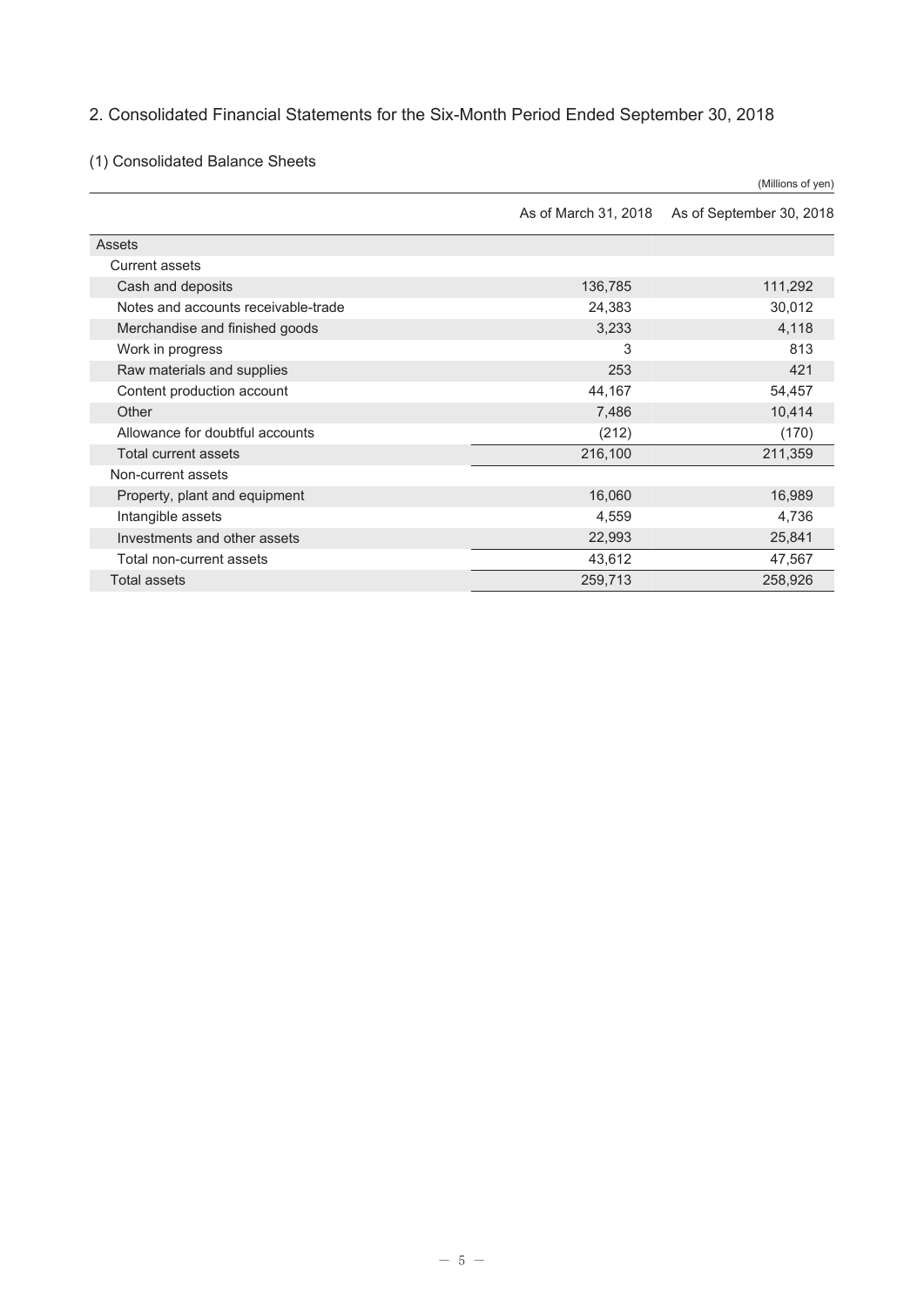| As of March 31, 2018 As of September 30, 2018 |  |
|-----------------------------------------------|--|
|-----------------------------------------------|--|

| Liabilities                                           |           |           |
|-------------------------------------------------------|-----------|-----------|
| <b>Current liabilities</b>                            |           |           |
| Notes and accounts payable-trade                      | 14,848    | 17,520    |
| Short-term loans payable                              | 8,931     | 8,878     |
| Income taxes payable                                  | 9,162     | 2,998     |
| Provision for bonuses                                 | 3,246     | 2,399     |
| Provision for sales returns                           | 3,985     | 5,345     |
| Provision for loss on game arcade closings            | 58        | 55        |
| Other                                                 | 18,610    | 19,430    |
| <b>Total current liabilities</b>                      | 58,842    | 56,629    |
| Non-current liabilities                               |           |           |
| Provision for directors' retirement benefits          | 88        | 52        |
| Provision for loss on game arcade closings            | 41        | 21        |
| Net defined benefit liability                         | 2,676     | 2,599     |
| Asset retirement obligations                          | 2,812     | 2,844     |
| Other                                                 | 1,891     | 2,131     |
| Total non-current liabilities                         | 7,510     | 7,649     |
| <b>Total liabilities</b>                              | 66,353    | 64,278    |
| Net assets                                            |           |           |
| Shareholders' equity                                  |           |           |
| Capital stock                                         | 23,868    | 24,039    |
| Capital surplus                                       | 53,107    | 53,279    |
| Retained earnings                                     | 129,513   | 131,603   |
| Treasury stock                                        | (10, 159) | (10, 166) |
| Total shareholders' equity                            | 196,330   | 198,756   |
| Accumulated other comprehensive income                |           |           |
| Valuation difference on available-for-sale securities | 89        | 59        |
| Foreign currency translation adjustment               | (3,674)   | (4,684)   |
| Remeasurements of defined benefit plans               | (132)     | (94)      |
| Total accumulated other comprehensive income          | (3,718)   | (4, 719)  |
| Subscription rights to shares                         | 603       | 469       |
| Non-controlling interests                             | 144       | 141       |
| Total net assets                                      | 193,359   | 194,647   |
| Total liabilities and net assets                      | 259,713   | 258,926   |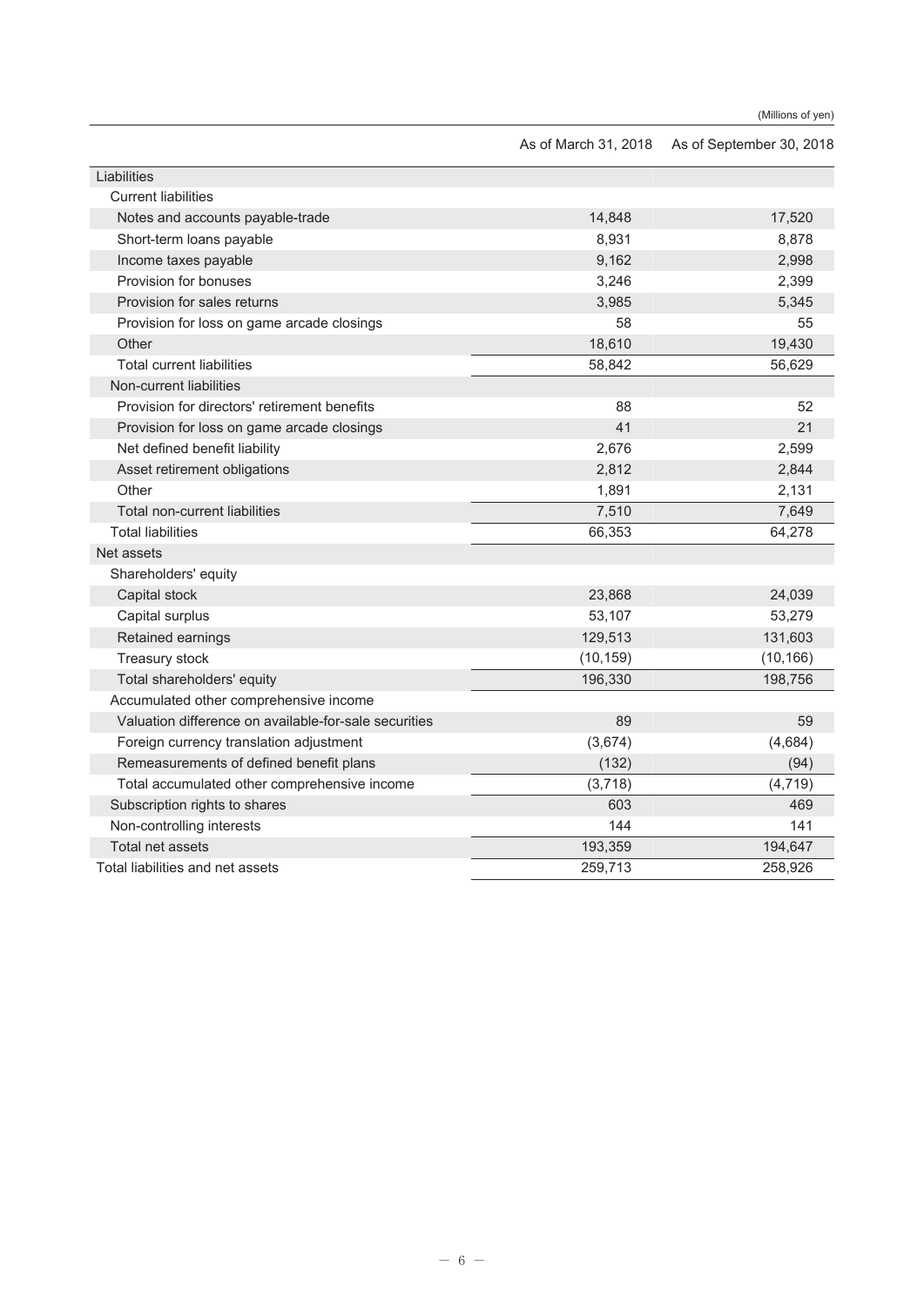# (2) Consolidated Income Statement and Consolidated Statement of Comprehensive Income Consolidated Income Statement

|                                                        |                                        | (Millions of yen)                      |
|--------------------------------------------------------|----------------------------------------|----------------------------------------|
|                                                        | Six months ended<br>September 30, 2017 | Six months ended<br>September 30, 2018 |
|                                                        |                                        |                                        |
| Net sales                                              | 132,043                                | 112,234                                |
| Cost of sales                                          | 65,936                                 | 57,115                                 |
| Gross profit                                           | 66,107                                 | 55,118                                 |
| Reversal of provision for sales returns                | 6,149                                  | 4,139                                  |
| Provision for sales returns                            | 5,006                                  | 5,220                                  |
| Gross profit-net                                       | 67,250                                 | 54,038                                 |
| Selling, general and administrative expenses           | 41,434                                 | 43,960                                 |
| Operating income                                       | 25,816                                 | 10,077                                 |
| Non-operating income                                   |                                        |                                        |
| Interest income                                        | 45                                     | 79                                     |
| Dividend income                                        | 3                                      | 0                                      |
| Gain on forgiveness of payable for group tax           | 31                                     | 37                                     |
| Foreign exchange gains                                 | 739                                    | 4,734                                  |
| Miscellaneous income                                   | 225                                    | 153                                    |
| Total non-operating income                             | 1,045                                  | 5,006                                  |
| Non-operating expenses                                 |                                        |                                        |
| Interest expenses                                      | 38                                     | 53                                     |
| Commission fee                                         | $\overline{2}$                         | 2                                      |
| Office tranfer related expenses                        | 120                                    | 11                                     |
| Loss on forgiveness of receivable for group tax        | 83                                     | 0                                      |
| Miscellaneous loss                                     | 0                                      | 0                                      |
| Total non-operating expenses                           | 244                                    | 67                                     |
| Ordinary income                                        | 26,617                                 | 15,015                                 |
| Extraordinary income                                   |                                        |                                        |
| Gain on sales of non-current assets                    | 10                                     |                                        |
| Gain on sales of investment securities                 | 4                                      |                                        |
| Gain on reversal of subscription rights to shares      | 2                                      |                                        |
| Gain on liquidation of subsidiaries                    | 5                                      | 8                                      |
| Total extraordinary income                             | 23                                     | 8                                      |
| <b>Extraordinary losses</b>                            |                                        |                                        |
| Loss on sales of non-current assets                    | 8                                      |                                        |
| Loss on retirement of non-current assets               | 59                                     | 61                                     |
| Loss on sales of shares of subsidiaries and associates | 371                                    |                                        |
| Loss on disposal of content                            |                                        | 3,733                                  |
| Other                                                  | $\overline{4}$                         | 1                                      |
| Total extraordinary losses                             | 443                                    | 3,795                                  |
| Profit before income taxes                             | 26,196                                 | 11,228                                 |
| Income taxes-current                                   | 7,650                                  | 1,951                                  |
| Income taxes-deferred                                  | 1,022                                  | 635                                    |
| Total income taxes                                     | 8,672                                  | 2,587                                  |
| Profit                                                 | 17,524                                 | 8,641                                  |
|                                                        | 8                                      | 2                                      |
| Profit attributable to non-controlling interests       |                                        |                                        |
| Profit attributable to owners of parent                | 17,515                                 | 8,639                                  |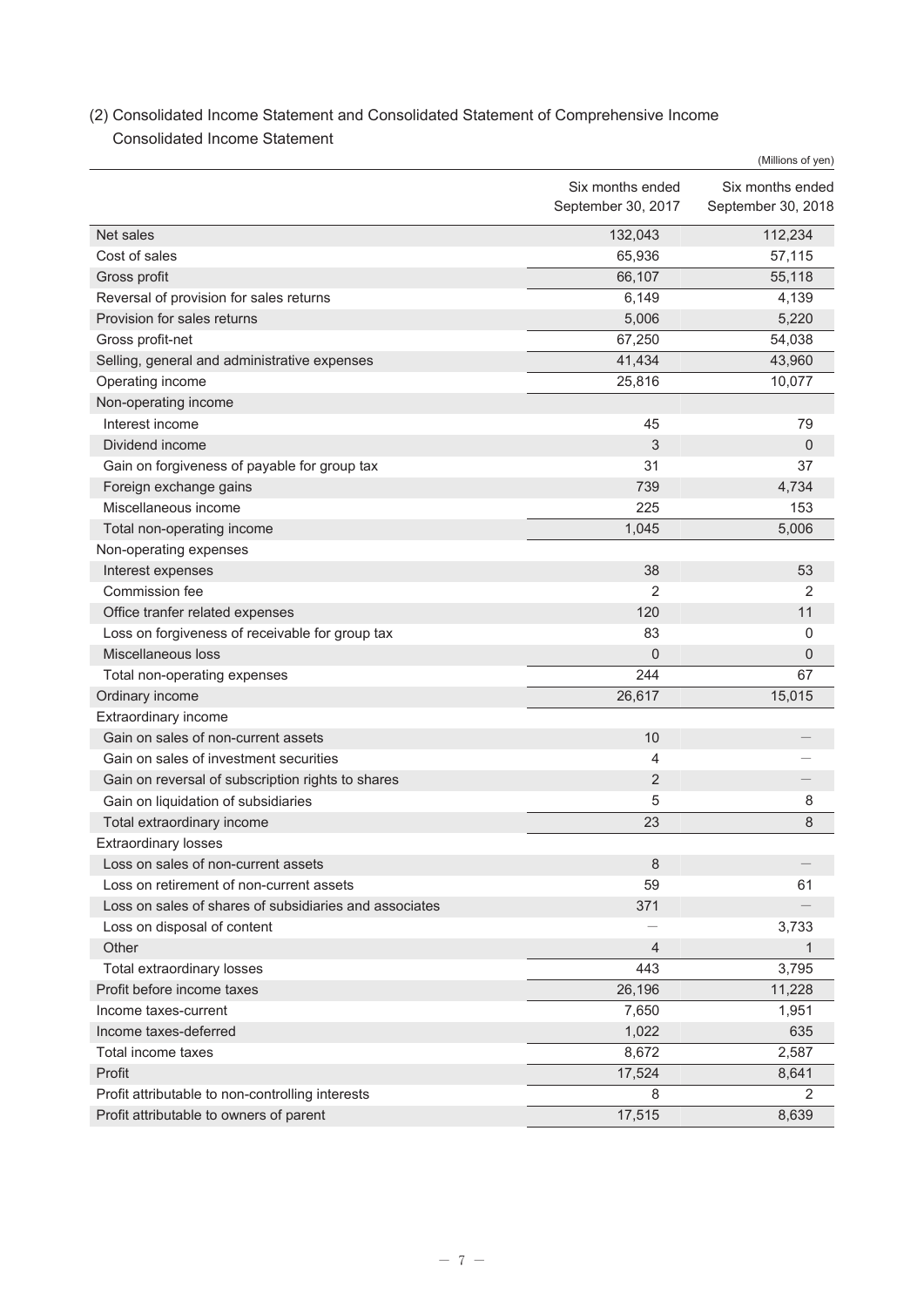Consolidated Statement of Comprehensive Income

Six months ended September 30, 2017 Six months ended September 30, 2018 Profit  $\begin{array}{cccccccccccccc} 8,641 & 8,641 & 8,641 & 8,641 & 8,641 & 8,641 & 8,641 & 8,641 & 8,641 & 8,641 & 8,641 & 8,641 & 8,641 & 8,641 & 8,641 & 8,641 & 8,641 & 8,641 & 8,641 & 8,641 & 8,641 & 8,641 & 8,641 & 8,641 & 8,641 & 8,641 & 8,641 & 8,641 & 8,641 &$ Other comprehensive income Valuation difference on available-for-sale securities (4) (30) Foreign currency translation adjustment  $449$  (1,015) Remeasurements of defined benefit plans 5 38 Total other comprehensive income  $\overline{450}$  (1,006) Comprehensive income 7,634 (Breakdown) Comprehensive income attributable to owners of parent 17,967 17,967 7,638 Comprehensive income attributable to non-controlling interests 6 (3)

(Millions of yen)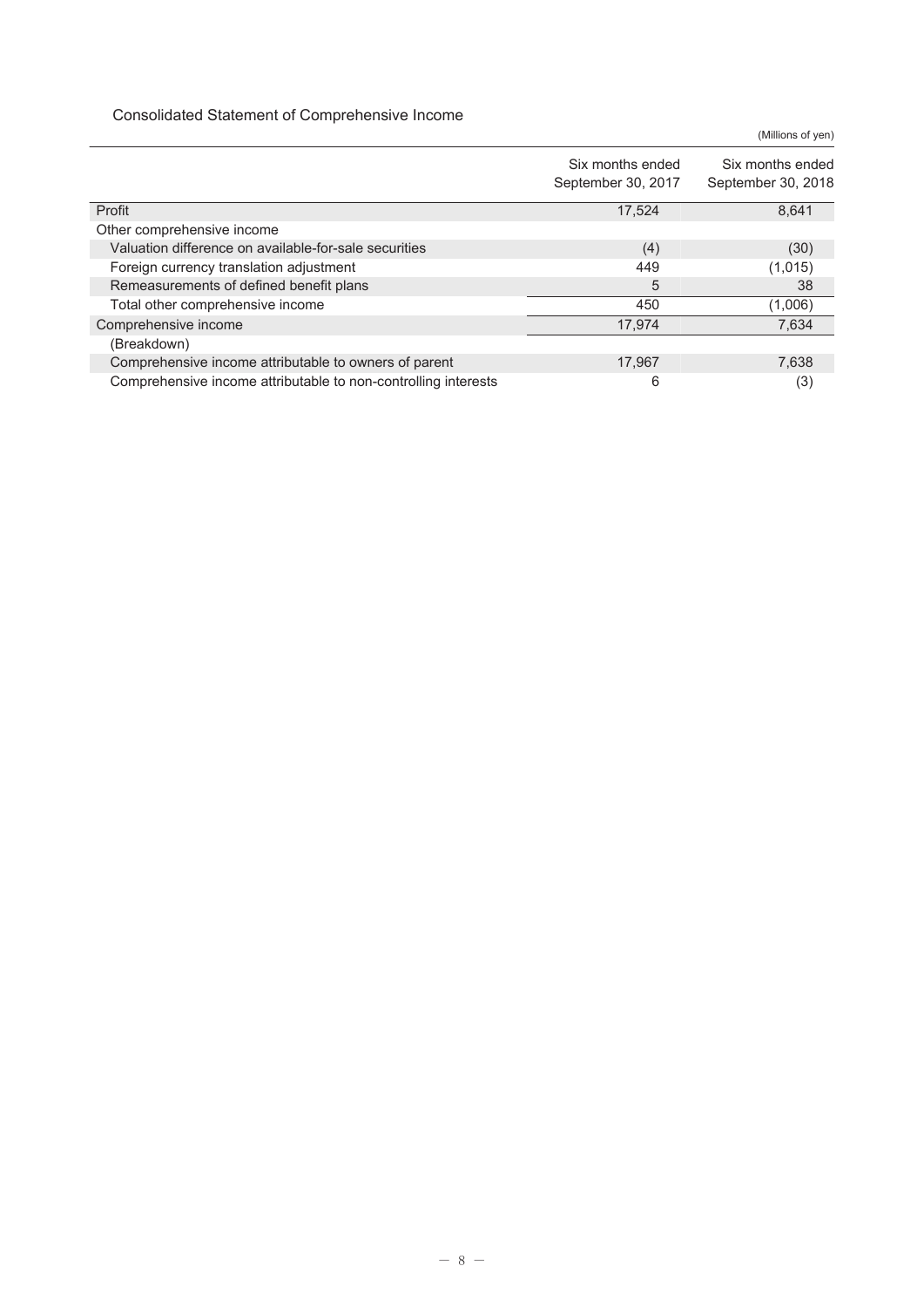(3) Notes to Consolidated Financial Statements (Note regarding going concern assumptions) None

(Material changes in shareholders' equity) None

#### (Changes in accounting policy)

Effective from the beginning of the fiscal year ending March 31, 2019, at foreign subsidiaries and affiliates that apply US GAAP, ASC 606, "Revenue from Contracts with Customers" has been adopted, while at other foreign subsidiaries and affiliates, IFRS 15, "Revenue from Contracts with Customers" has been adopted. As a result, there is no impact to the consolidated financial statements for the sixmonth period ended September 30, 2018.

## (Additional information)

(Application of Partial Amendments to Accounting Standard for Tax Effect Accounting, etc) Effective from the beginning of the fiscal year ending March 31, 2019, the Group has adopted the "Partial Amendments to Accounting Standard for Tax Effect Accounting, etc. (ASBJ Guidance No.28 of February 16, 2018)." As a result, deferred tax assets are presented under investments and other assets, while deferred tax liabilities are presented under non-current liabilities.